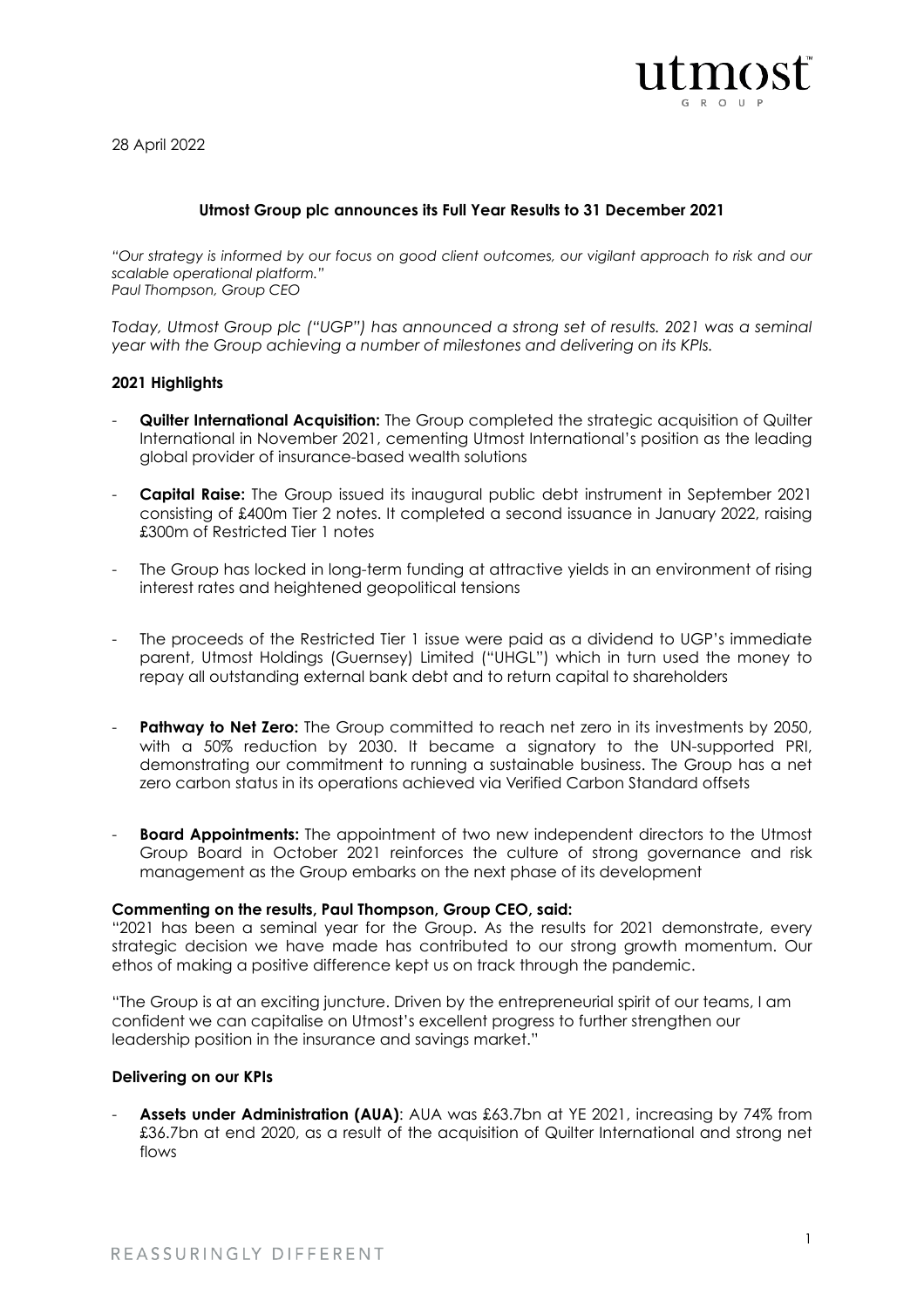

- **Annual Premium Equivalent (APE)**: APE was £279m in 2021 compared to £180m in 2020, an increase of 55%. Utmost Wealth Solutions generated £268m and Utmost Corporate Solutions, our employee benefits business, generated £11m of APE. On a pro-forma basis, as if Quilter International had been part of the Group for the whole of 2021, APE was £484m
- The Group previously announced strong sales figures for 2021, with gross sales of £4.8bn and net inflows of £1.5bn on a pro-forma basis
- **Value of New Business (VNB)**: VNB was £42m in 2021, an increase of 40% compared to the 2020 figure of £30m. The increase reflects the higher quantum of new business written. Total VNB on a pro-forma basis was £66m, meaning the Group is well placed to deliver its target of increasing annual VNB to £100m within three years
- **Operating Profit (OP):** OP was £132m in 2021 compared to £92m in 2020. The strong increase in OP reflects the continued robust operating profit in Utmost International and favourable insurance results in Utmost Life and Pensions
- On a pro-forma basis, as if the Quilter International business had been owned for the whole year, the OP for 2021 was £220m, reflecting the strong profit performance of the acquired businesses in the year. We expect each business to continue to contribute to the Group's OP, generating cash and capital to be deployed in accordance with the Group's strategy
- **Solvency II Economic Value (SII EV):** Gross SII FV increased by £933m from £1,642m at the end of 2020 to £2,575m at YE 2021. Gross SII EV increased due to the acquisition of the Quilter International businesses, strong performance by investment markets and the delivery of expense synergies
- **Client Retention:** Client retention is reported separately for each business given their different dynamics. UWS client retention was 94% in 2021 (2020: 95%) and exceeded 90% across all businesses. High retention rates reflect good client servicing and the delivery of appropriate solutions

## **Resilient Capital Position**

- **Solvency Position:** The Group maintained a strong capital position throughout 2021, with a Group Solvency Coverage ratio of 177% at 31 December 2021 and Group Own Funds of £1,964m. The mix of the Group's income, between fixed per policy fees and variable AUA based charges, contributed to the stability in the Solvency Coverage Ratio in 2021
- Total capital emergence over the projected life of the in-force business is estimated at £2.9bn including £331m of existing capital in excess of capital policies at 2021 year-end. The increased value relative to the Gross SII EV reflects a simple cash flow, rather than a discounted approach and the inclusion of real-world investment returns
- **Capital Structure:** The Group maintains a prudent capital structure and aims to target a leverage ratio between 20-30% of Gross SII EV
- At 31 December 2021, the SII EV leverage ratio was 16%. This ratio increased to 27% on a pro-forma basis allowing for the RT1 issuance in January 2021 and the subsequent £290m dividend
- **Strong Credit Ratings:** The Utmost International operating subsidiaries maintained their Insurer Financial Strength ratings of "A" with a Stable Outlook throughout 2021. Fitch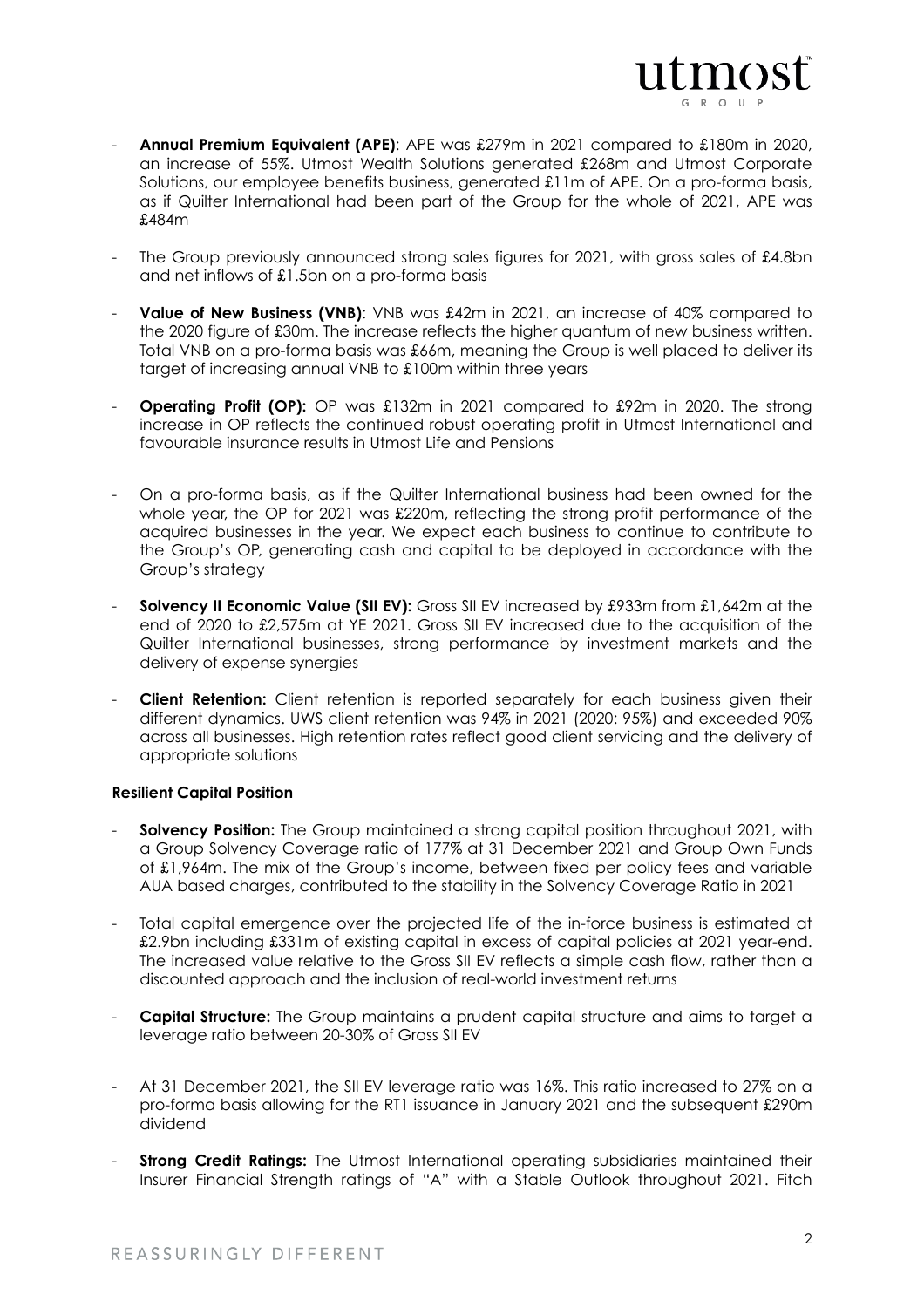

assigned Insurer Financial Strength ratings of "A" with a Stable Outlook to the two acquired Quilter International entities

- UGP maintained its Issuer Default Rating of BBB+ reflecting the strong capitalisation and stable leverage ratios of the Group. Fitch rated UGP's Tier 2 notes BB+ and the RT1 notes BB
- **Sensitivities:** The Group has a resilient solvency position due to the active management of key risks. The Group's Own Funds and Solvency Coverage Ratios have limited sensitivities to market and life risks, as shown in the table below:

|                        | Own Funds £m | <b>Solvency Capital</b><br><b>Requirement £m</b> | SCR Coverage Ratio % |
|------------------------|--------------|--------------------------------------------------|----------------------|
| <b>Base Position</b>   | 1.964        | 1,110                                            | 177%                 |
| Interest Rates +100bps | 51           | (24)                                             | 9%                   |
| Interest Rates -100bps | (71)         | 20                                               | $(9)$ %              |
| GBP Appreciates by 20% | (144)        | (119)                                            | 7%                   |
| Equity & Property -40% | (294)        | (242)                                            | 15%                  |
| Mass Lapse of 40%      | (591)        | (361)                                            | $6\%$                |
| Expenses +10%          | (112)        | (3)                                              | $(10)\%$             |
| Credit Spreads +200bps | (78)         | (28)                                             | $(3)$ %              |
| Inflation +200bps      | (109)        | 68                                               | (20)%                |

The sensitivities are on a pro-forma basis allowing for the impact of the £300m RT1 issuance in January 2021 and the subsequent £290m dividend to UHGL

## **Customers and Proposition**

- French Market Entry: Utmost International announced its entry into the French market with the launch of a new expatriate product in September 2021. France is a key strategic market for insurance-based wealth solutions. Utmost International's entry into this market marks a significant milestone in the development of its growth strategy. A second product for French HNW residents was launched in April 2022
- **Online Servicing:** The Group continued to develop its online capabilities during the year to better serve its clients and meet increasing client expectations. Utmost Life and Pensions will launch an online client service platform, MyUtmost, in mid-2022 and we continue to add functionality to our Utmost International online platforms. Underscoring our commitment to digitalisation, the Group hired a Chief Technology Officer in 2021 to bring strategic and operational leadership to our IT functions

The full UGP 2021 Annual Report and 2021 Group SFCR will be available on 6 May 2022.

## **Basis of Preparation**

The full year 2021 results add the results for the Quilter International companies since acquisition to the Utmost Group plc results for the whole of 2021. They incorporate the operating performance for the month of December 2021 for Quilter International, given the acquisition completed on 30 November 2021. Any synergies generated by 31 December